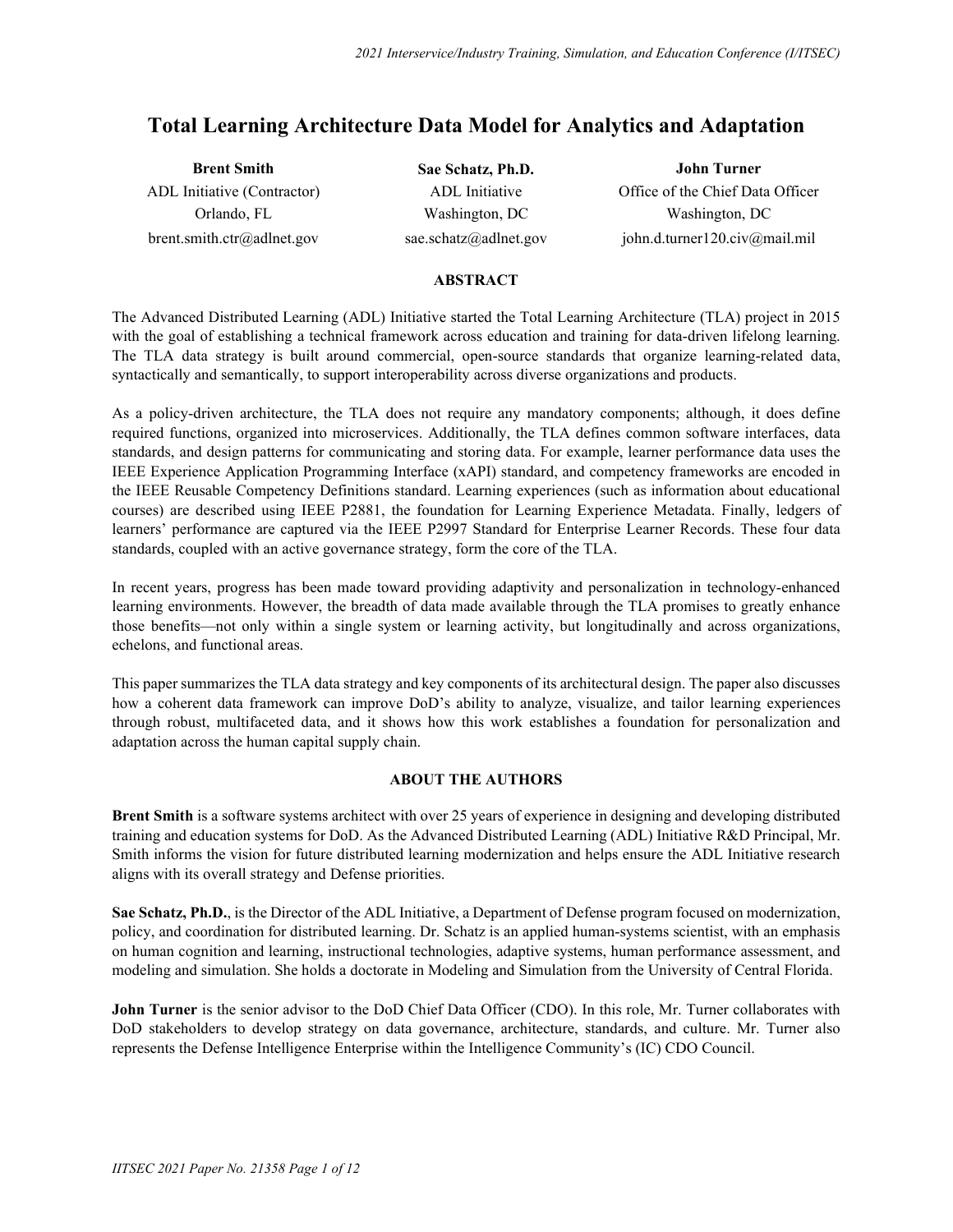# **Total Learning Architecture Data Model for Analytics and Adaptation**

| <b>Brent Smith</b>          | Sae Schatz, Ph.D.     | John Turner                      |
|-----------------------------|-----------------------|----------------------------------|
| ADL Initiative (Contractor) | ADL Initiative        | Office of the Chief Data Officer |
| Orlando, FL                 | Washington, DC        | Washington, DC                   |
| brent.smith.ctr@adlnet.gov  | sae.schatz@adlnet.gov | john.d.turner120.civ@mail.mil    |

## **INTRODUCTION**

"Data is a strategic asset," according the memo from Deputy Secretary of Defense Kathleen Hicks, issued on May 5, 2021. The *DoD Data Strategy* similarly lauds the power of data, saying: "Improving data management will enhance the Department's ability to fight and win wars in an era of great power competition, and it will enable operators and military decision-makers to harness data to capitalize on strategic and tactical opportunities that are currently unavailable" (2020, p. i). Finally, DoD's *Personnel and Readiness Strategy for 2030* echoes these themes within the context of training, education, and talent management, saying:

"…the Office of the Under Secretary of Defense for Personnel and Readiness (P&R) is setting its sights on the year 2030—driving to cultivate a technologically dominant force that is strategically ready, globally relevant, and flexibly sustainable. The cornerstone to this vision is achieving data dominance through digital modernization, seamlessly connecting all our data in real-time, and harnessing the skills of a generation of digital natives" (2020, p. 2).

As the saying goes, *data is the new oil*—among the most prized commodities of modern times. To unlock its promise, however, DoD must transform itself by embracing new approaches, advanced data engineering, enterprise-wide systems, and thoughtful governance mechanisms. Within the training and education functional area, the Total Learning Architecture (TLA) project is addressing these goals.

The DoD Advanced Distributed Learning (ADL) Initiative first conceived of the TLA in 2015 (e.g., Gallagher et al., 2017; Barr, Fletcher, & Morrison, 2020). The TLA is a set of common software interfaces, data standards, and design patterns for communicating and storing data about learning and development. The TLA is *not* some standalone system or piece of software; rather, it's a framework or a technical blueprint, akin to the technical designs for the internet. The TLA is meant to define how heterogeneous organizations and technologies can plug together into an integrated system-of-systems (a "learning ecosystem," as the jargon goes).

Technically speaking, the TLA framework defines an *enterprise architecture*, which is a "…a coherent family of parent and subsidiary architectures, to help modernize its nonintegrated and duplicative business operations and the systems that support them" (Senate Committee on Armed Services, 2012). Further, in an enterprise architecture the "member architectures (e.g., Air Force, Army, and Navy) conform to an overarching corporate or parent architecture and utilize a common vocabulary…[and] governance across all business systems, functions, and activities" as facilitated by "data standards, policies, procedures, and performance measures that are to be applied throughout the Department" (GAO, 2013). And per best practices, the TLA uses the Modular Open Systems Approach (MOSA) for its architecture, as directed by Defense guidance (e.g., DoD Instructions 8320.07 and 5000.88) and law (e.g., National Defense Authorization Act for Fiscal Year 2015, H.R. 3979 § 801), to enable enterprise-wide interoperability.

This paper summarizes the TLA data model and the approaches we're taking to implement that data strategy within Defense training and education systems, organizational structures, and policies.

# **OVERVIEW OF THE TLA DATA MODEL**

Each individual training or education platform can benefit from a data-centric approach. However, a larger payoff comes from leveraging data at the enterprise-level, i.e., DoD-wide collection, sharing, dissemination, and analysis of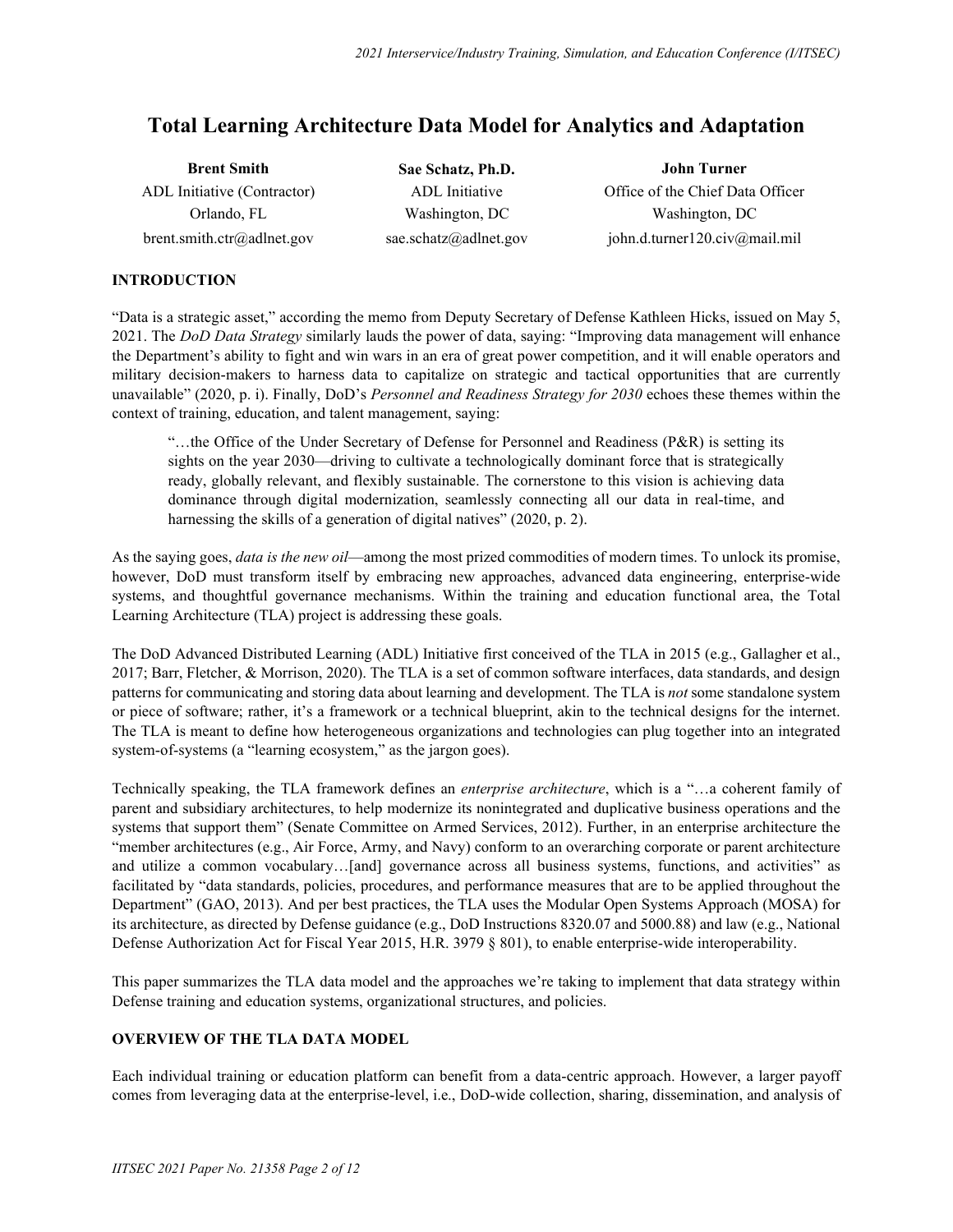data. The TLA data strategy (Gordon, Hayden, Johnson, & Smith, 2020) provides a common set of goals, data formats, technical interfaces, and business processes across learning and development functions to ensure data are usable across large-scale systems of systems—horizontally (office to office), vertically (up and down echelons), and longitudinally (over time). Key to managing this abundance of lifelong learning data are interoperable technical standards, linked vocabularies, and a federated catalog that provides pointers to authoritative data sources.

First, consider the data standards. For the TLA, these standards are being formalized via the Institute of Electrical and Electronics Engineers (IEEE), a preeminent voluntary consensus standards organization that facilitates the development, publication, and governance of technical standards. The TLA relies on four main data standards:

- (1) **IEEE P2997**, Standard for Enterprise Learner Records for lifelong learner profiles
- (2) **IEEE P2881**, Learning Experience Metadata for defining learning experiences (e.g., courses, scenarios)
- (3) **IEEE 1484.20.1**, Reusable Competency Definitions for common descriptions of subjects and their levels
- (4) **IEEE P9274.1**, Experience Application Programming Interface (xAPI) 2.0 for runtime learner performance

Figure 1 provides an overview of three of the four IEEE standards that comprise the TLA data strategy.



**Figure 1. Total Learning Architecture's Logical Data Model (Partial View).** *This image shows the major subcomponents of three of the four TLA data pillars. It omits xAPI, the data standard for collecting runtime performance, which is discussed later in the paper.*

### **TLA Data Pillars**

Every device or software service in a TLA-defined learning ecosystem is a Learning Record Provider (meaning it pushes data out), and/or it's a Learning Record Consumer (meaning it ingests external data). The various components plug together, like LEGO® bricks, to form the comprehensive system. The specific composition of learning technologies within any particular organization will differ, and the arrangement of these systems can change over time. However, the overarching enterprise architecture will remain—similar to how the connection points on LEGO® blocks enable interconnectivity, even when the assembled castle or spaceship is modified.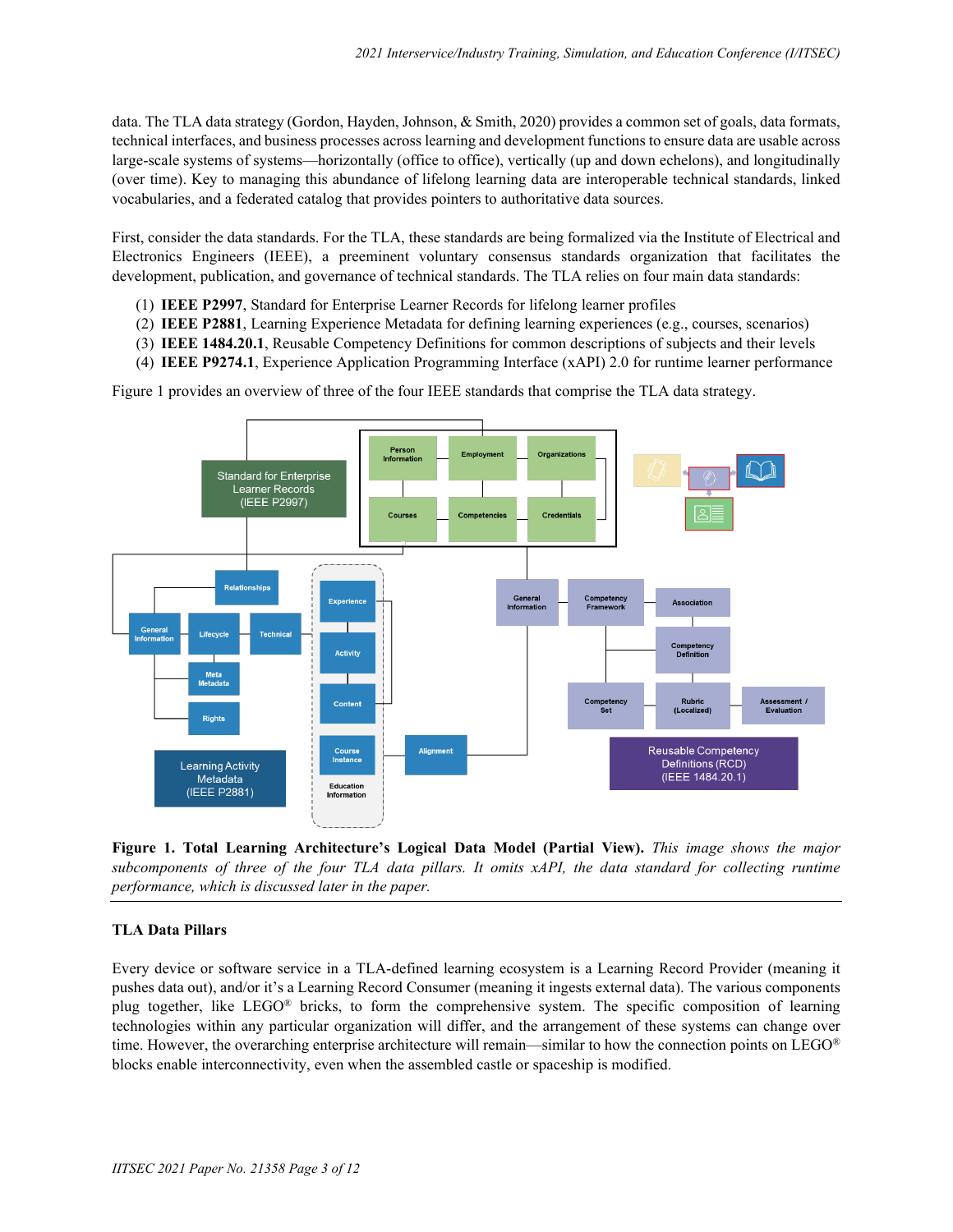Stated more technically, the TLA's constituent software services, devices, and data are loosely coupled, and they interact through specified data contracts. The TLA's data contracts don't depend on the nature of the upstream source or downstream use of any given message. This means that there's no single system responsible for coordinating the execution between components. (This statelessness is essential for the loose coupling required to be a true ecosystem.) Rather, the TLA framework assumes that there are enterprise software services and associated infrastructure (e.g., to enable semantic interoperability and maintain digital identity for users), but the framework merely defines the functions and interfaces without requiring specific technologies, configurations, or organizational owners. The resulting system of systems enabled by the TLA is asynchronous and event driven. This makes it perfectly adapted to using modern high-performance messaging systems and microservices to satisfy functional requirements.

The following sections describe each of the TLA data pillars and how they interoperate.

### *(1) Standard for Enterprise Learner Records*

The IEEE P2997 Standard for Enterprise Learner Records facilitates the aggregation, management, and sharing of learner data generated from diverse, connected systems. Each individual within an organization will have an Enterprise Learner Record, which includes information about completed learning experiences, competencies, credentials, and employment history as well as administrative information (e.g., identification of the organization inputting data into the record). Additionally, each record includes local and global attributes about the person applicable to learning contexts, and these can be shared across connected systems using the Learner API.

The Standard for Enterprise Learner Records also defines an underlying data model for Learner Profiles (at the local level) and an API to communicate learner-record data among connected systems. Each Learner Profile also includes linkages to the evidentiary chains of learner data. These evidentiary chains (in contrast to disconnected outcome summaries, such as a paper certificate that is no longer linked to the original course grades) enable increased reliability and facilitate more diverse uses of the data. The Standard for Enterprise Learner Records data model also includes guidance on data quality, to further guide the suitability of data to ensure its effective use. (For more information, see Reardon & Gordon, 2020.)

### *(2) Learning Experience Metadata*

The IEEE P2881 Learning Experience Metadata standard defines a framework for describing and sharing descriptive information about formal and informal learning activities, such as academic courses, training exercises, instructional simulation scenarios, or instructional videos. Within a large-scale organization such as DoD, each of these learning resources is assigned a unique identifier, and then data about them are stored in a local Experience Index. The metadata are maintained locally so that training and education owners (e.g., schoolhouses, training centers) can manage how they define and share information about the content they own.

Some of the Learning Experience Metadata attributes, such as a course's length or its objectives, may be populated during its development. Other metadata elements may be derived from other connected systems, such as post-course survey systems that provide students' ratings of a course (i.e., the AggregateRating paradata value calculated from accumulated survey scores). The TLA framework defines Activity and Resource Management functions to support the creation, review, update, and deletion of Learning Activity Metadata as well as the publishing of those experiences to other connected systems.

By encoding and exposing metadata about learning experiences across the enterprise, an organization can create a single catalog of training and education offerings—such as the Enterprise Course Catalog currently in development for DoD (see Reardon et al. 2020). Beyond that, these metadata elements enable other TLA-enabled systems to link learning experiences to learner performance and longitudinal learner records. In other words, these metadata elements can be used to variously support various functions, from personalized learning to acquisition lifecycle planning, organizational effectiveness evaluations, and task-skill alignment analyses.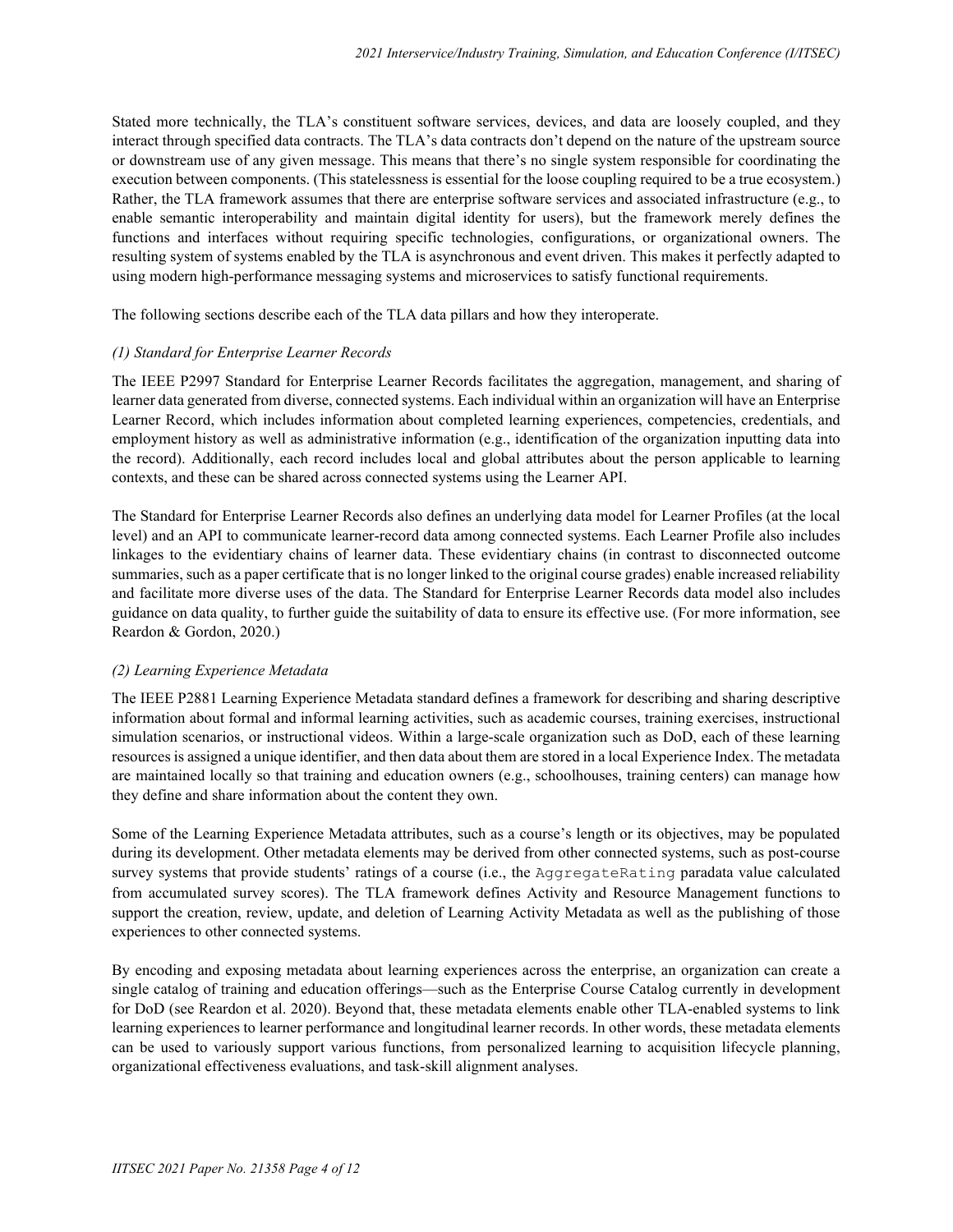## *(3) Reusable Competency Definitions*

Competence is a set of demonstrable behaviors, characteristics, and skills that enable the efficient performance of a job (White, 1959). Competency-based learning, in turn, is an instructional technique that focuses on developing and assessing the mastery of competencies. There is much debate about the best way to define competencies as well as numerous tools and formats for expressing them. However, for the sake of the TLA, we're only concerned with how competency-related data are accessed, interpreted, and shared. From that data perspective, each competency is subdivided into its specific knowledge, skills, abilities, and other behaviors (KSAOs) as well as different levels of proficiency (e.g., novice, advanced beginner, competent, proficient, and expert). To demonstrate competence at a given level, an individual or team must show evidence of performance of certain behaviors or skills at that level of proficiency.

The IEEE 1484.20.1 Reusable Competency Definitions data standard defines a model for describing the content, required KSAOs, contexts, mastery levels, and credentials associated with competencies. The standard also defines Competency Frameworks, which articulate the relationships among competencies. The frameworks are hierarchical in nature, but a single competency may be used across numerous frameworks, creating a many-to-many relationship among competency elements.



**Figure 2. Portion of a Competency Framework Shown as a Directed Acyclic Graph**

Because of this complex relationship, the TLA framework recommends the use of graph databases for encoding competency elements. A graph database meets the requirements

for semantic queries using nodes, edges, and properties to represent and store Reusable Competency Definitions and their associated frameworks. As shown in Figure 2, Directed Acyclic Graphs provide a natural way to express competencies, their relationships with each other, and their proficiency levels.

The TLA supports a network of federated competency listings where competencies can be tailored and aligned to the local context. This facilitates local control where appropriate, such as for adjudicating learner performance against local tasks, conditions, and standards. At an organizational level, the TLA requires a Competency Registry, the authoritative source of competency definitions and descriptions readable by both humans and machines. DoD will likely create an authoritative competency registry (or set of registries) in the future. Beyond DoD, other organizations publish competency sets (e.g., Department of Labor's O\*NET), and some even provide access to interoperable networks of trusted competency registries (e.g., U.S. Chamber of Commerce's T3 Innovation Network).

# *(4) xAPI and the Master Object Model*

The fourth data pillar focuses on runtime learner performance, and it uses the IEEE P9274.1 xAPI version 2.0 standard. The foundational xAPI standard defines its general structures and processes, and the corresponding xAPI Profile specification provides rules for associated controlled vocabularies applicable to different contexts (e.g., medical training) or interaction types (e.g., watching a video). xAPI-encoded data are stored in a Learning Record Store (LRS), which is formally part of the standard. At a local level, such as within a given training simulation, xAPI data are stored in a "noisy" LRS. These local data stores capture extensive and granular data, which may be inapplicable outside of the immediate situation. However, the TLA framework defines ways to federate LRSs together. This is particularly applicable for pushing local (noisy) data up, to be filtered and aggregated at the organizational and enterprise levels.

The TLA vocabulary for filtering and linking data—across data pillars and from local to enterprise levels—is called the Master Object Model (MOM). The MOM defines the data elements needed to link data about people with all of their learning experiences, contexts, competencies, credentials, and other key performance metrics. In other words, the MOM defines the object lifecycle of a single "thread of learning" that culminates in the reporting and evaluation of a learning event. These data are captured in MOM-conformant xAPI statements. As shown in Figure 3, MOM statements generated by each learning experience include the same general sequence, although the nature of the activities, and whether they are explicit or implicit, may change with each event.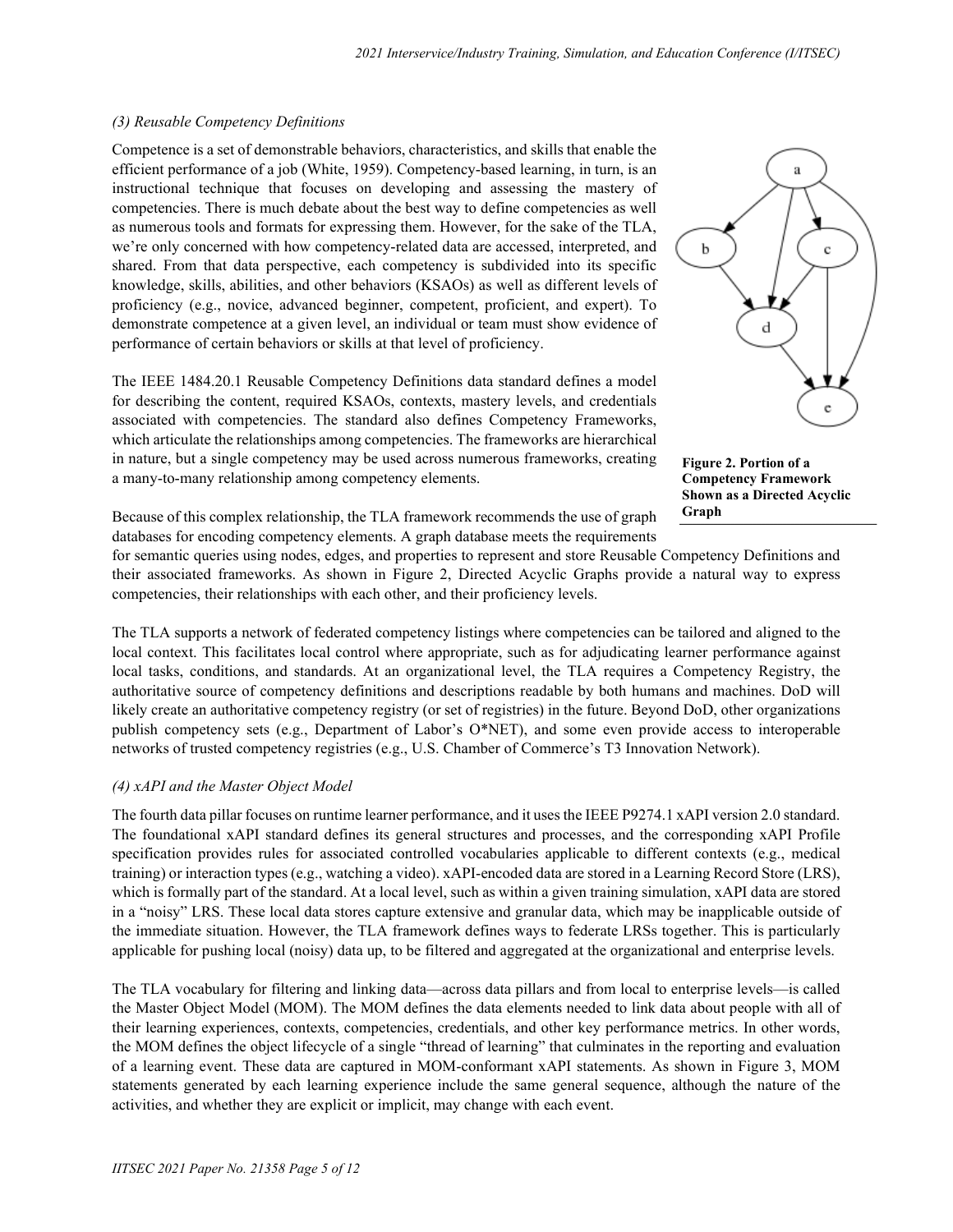





TLA MOM statements are stored in a transactional LRS, and each MOM statement contains linkages to the noisy LRS to maintain the chain of evidentiary learner performance data. MOM statements are later aggregated using the IEEE P2997 Standard for Enterprise Learner Records. Each learner record in a profile also includes linkages to the different LRSs where the raw learner performance data were generated, different Experience Indices that store information about the learning experiences that produced the data, and the competencies that describe the subjects and criteria for how learners were evaluated. These linkages inform a "trust chain" of supporting evidence.

### *Supporting TLA Data and Components*

The four-pillar TLA data strategy elegantly defines the major components of an enterprise learning ecosystem. However, any large data-centric system will necessarily have other data types and services. For example, Identity, Credentialing, and Access Management (ICAM) data are needed to accurately assign an identifier to each person within the ecosystem. To support generalizable functions like ICAM, the TLA framework defers to the DoD-wide guidance. In this case identity management is informed, in part, by DoD practices involving DoD ID credentials. These are directed by broader DoD policies (e.g., DoD Instruction 1000.30, DoD ICAM Reference Design) and aren't unique to the TLA. In this way, the TLA can be considered a learning-and-development overlay across the Departments larger enterprise architecture.

### **TLA Data Model Analogy: Intelligent Tutor**

The TLA can support interoperability across diverse learning activities, technical systems, and business functions (e.g., manpower, personnel, acquisition, and readiness). It was designed for enterprise-level impacts while also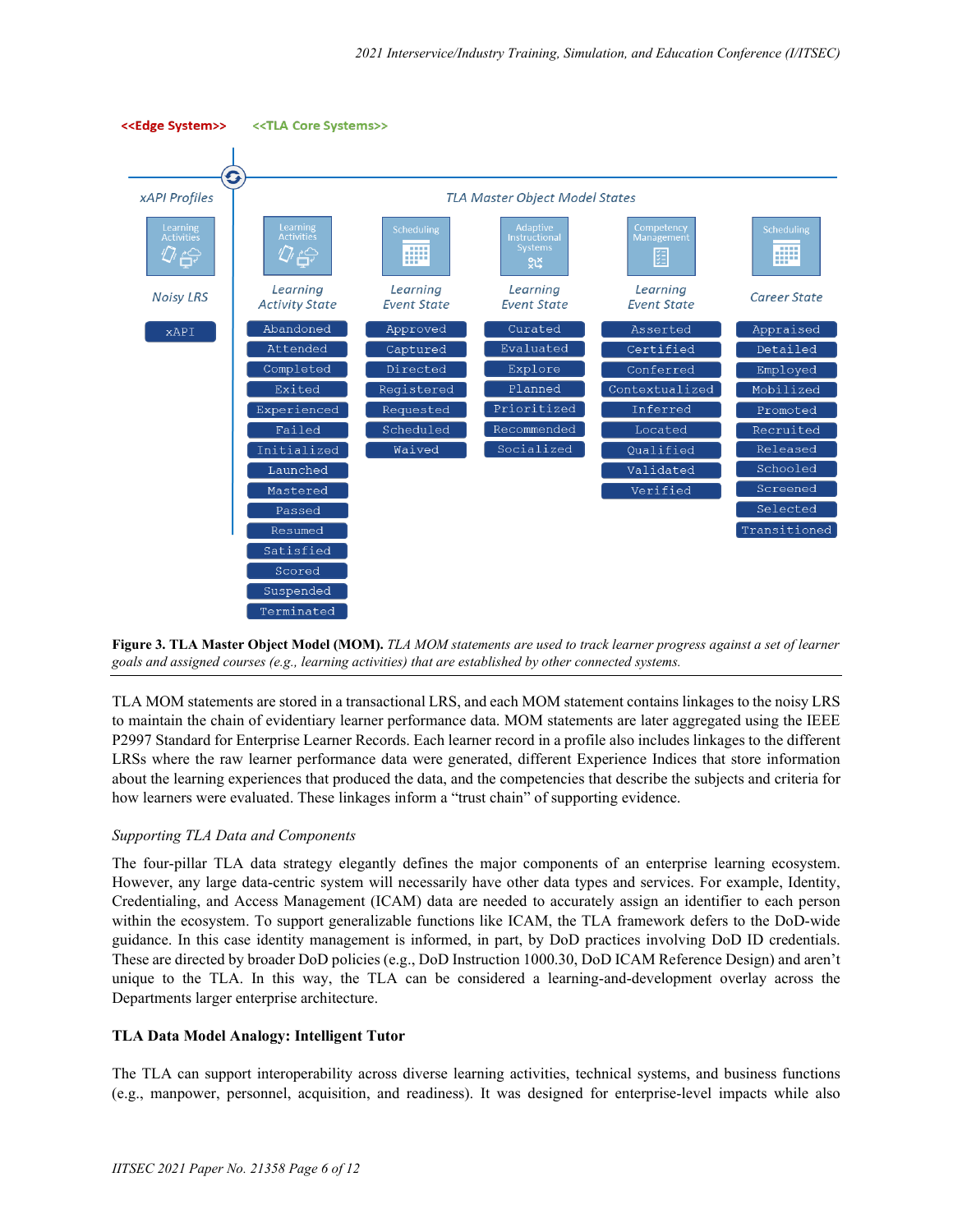allowing each organization to maintain its own data equities relative to educating, training, qualifying, or employing people within their purview. However, these big-picture concepts can be difficult to visualize, so for the sake of clarity let's consider a local (not enterprise) analogy: intelligent tutors.

Intelligent tutoring systems use data and artificial intelligence to provide adaptive learning experiences. For example, a mathematics tutor may include a series of algebra questions that adjust in difficulty based on a student's ability, performance, attributes, or emotional state. To accomplish this, the intelligent tutor monitors a student's activities against a model of expected behaviors, evaluates observed performance, and intervenes to optimize the experience.

The core components of an intelligent tutoring system are often generalized as a Domain Model (that formally describes the subject area, such as algebra), a Student Model (that describes the learner), and a Tutoring Model (that defines recommended pedagogical interventions based on a student's actions). Conceptually, these components align with the TLA framework, but the core difference is that an intelligent tutor is a single, fully encapsulated system while a TLA-enabled ecosystem is the emergent outcome of a diverse system of systems.

Consider this: Within a TLA-enabled ecosystem, someone's performance on a learning experience will be captured via the xAPI data standard and stored in a local (noisy) LRS. Similar to an intelligent tutor Student Model, this noisy LRS records key learner interactions and performance outcomes that can be used to immediately support adaptation. However, many learning experiences generate additional, useful data. For instance, simulation exercises often use After-Action Review systems that record video, or they incorporate third-party biometric sensors to assess learners' states. Other data sources might include location sensors, exercise management tools, or any systems that communicate additional context about the experience. Within a TLA-enabled ecosystem, all of these different Learning Record Producers can push data to an interconnected LRS.

As shown in Figure 4, the TLA's Experience Index acts as a federating function that describes connected systems in detail and provides linkages to their data. Each xAPI statement is timestamped so that key learner interactions can be correlated with other available data associated with that experience. The increased granularity afforded by the TLA's metadata can inform a much wider variety of interventions. In this way, the totality of data from each learning experience can be used to better inform instructor support, automated feedback, realtime analytics, and automated adaptation.

Another distinction is that intelligent tutors typically focus on micro-adaptation, that is, interventions that are made inside of a learning activity such as within a given math problem. Although these micro-adaptive interventions can be complex (e.g., modifying behaviors in a simulated scenario), they're still constrained to a given period of time and subject. In contrast, as different adaptive systems connect to a TLAenabled infrastructure, they can recommend adaptive interventions across an organization's entire inventory of learning resources and over much longer time scales.



**Figure 4. Federated Data Catalog.** TLA metadata includes linkages to other sources of learner data created by a learning experience.

Eventually, a TLA-enabled ecosystem could facilitate adaptation across different subjects, platforms, and functions. Systems within a TLA-enabled infrastructure could use the rich data within it to adaptively sequence learning experiences across someone's entire career or to inform workplace decisions, such as promotions or career planning. In these sorts of applications, individual or workplace goals would be aligned to the competencies encapsulated in Reusable Competency Definition frameworks, and those competencies, in turn, would connect to the available inventory of all training and education resources as well as other human resources systems. For example, competency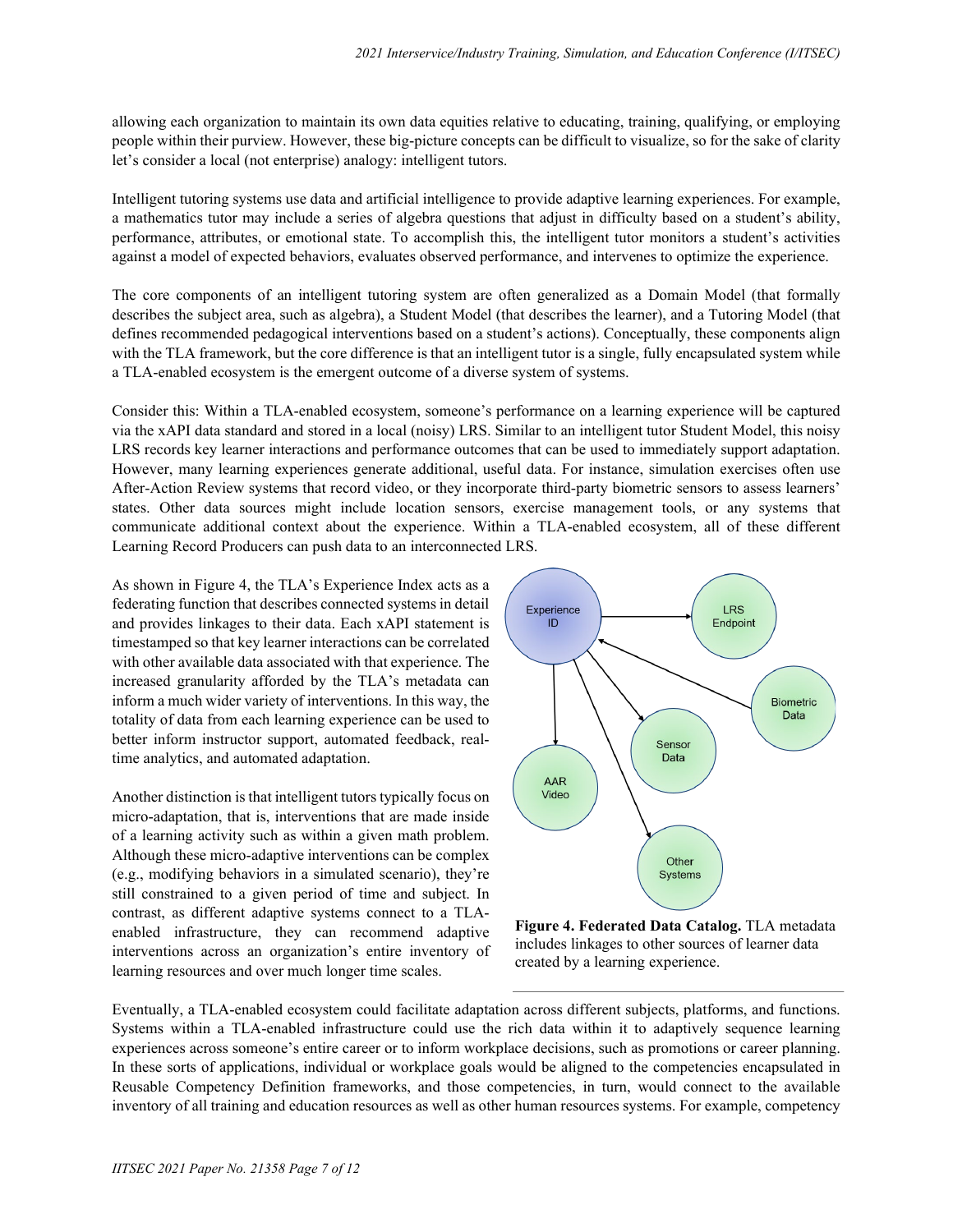frameworks might include Rich Skill Descriptors, which are machine-readable strings of data that express information about who the skill applies to, the nature of the skill itself, and the context in which it is applied (Open Skills Network, 2021). Such data could inform team selection, upskilling, hiring, and other talent management decisions.

### **Looking Forward: From Learning and Development to Comprehensive Talent Management**

Talent development is one portion of the larger talent management cycle. Unquestionably, the future of talent management involves the increasing use of artificial intelligence (driven by data) to better support employee, leadership, and organizational goals from hire to retire. Although the TLA framework is focused on enabling learning, it's being designed to eventually integrate with other human capital functions. For example, in 2020, the HR Open Standards (HROS) organization began incorporating xAPI into existing HROS API standards as an xAPI Profile extension for standardizing assessments. This work informed the TLA MOM's career state verbs, which were subsequently designed to capture a learner's career trajectory from different manpower and personnel systems.

As another example, Reusable Competency Definitions works in concert with the Credential Transparency Description Language (CTDL) developed by Credential Engine. CTDL enables rich descriptions of credential-related resources including credentialing organizations and specific credential subclasses such as degrees, certificates, certifications, and digital badges (Kitchens, Sutton, & Barker, 2021). Using CTDL, credentials can link competencies to other data categories, such as occupational specialty codes, position descriptions, or career pathways. Learner records can then include the competencies as well as the credentials conferred from different training experiences, assessments, or jobs. Relatedly, the U.S. Chamber of Commerce's Job Data Exchange (JDX) standard works with CTDL to link job position descriptions to credentials and Reusable Competency Definitions.

#### **IMPLEMENTATION APPROACH**

In May 2021, the Deputy Secretary of Defense signed a memo outlining five data decrees meant to help DoD achieve the vision laid out in its enterprise data strategy. These data decrees are:

- 1. Maximize data sharing and rights for data use: All DoD data is an enterprise resource.
- 2. Publish data assets in the DoD federated data catalog along with common interface specifications.
- 3. Use automated data interfaces that are externally accessible and machine-readable; ensure interfaces use industry-standard, non-proprietary, preferably open-source, technologies, protocols, and payloads.
- 4. Store data in a manner that is platform and environment-agnostic, uncoupled from hardware or software dependencies.
- 5. Implement industry best practices for secure authentication, access management, encryption, monitoring, and protection of data at rest, in transit, and in use.

The memo also empowers the DoD Chief Data Officer (CDO) to issue guidance regarding the DoD's data ecosystem, which includes creating a culture of data sharing by building a data ready workforce and implementing a modular open system architecture that uses technology to manage the lifecycle of data. The TLA is designed with these characteristics in mind, as well as the other "Guiding Principles" and "VAULTIS" goals defined in the *DoD Data Strategy*. (VAULTIS stands for visible, accessible, understandable, linked, trustworthy, interoperable, and secure.) The sections below briefly describe some of the TLA implementation designs that address these overarching DoD data directives.

#### **Maximizing Data Sharing**

The TLA approach inherently emphasizes data sharing, from its focus on open-source data standards, to its integrated data management policies and business processes. The TLA framework also relies heavily on Linked Data. Linked Data is a methodology for defining and exposing data vocabularies via published, structured metadata that can be interpreted by humans and machines to enable semantic interoperability. This ensures that different systems use specific terms in the same way. It also helps clarify the relationship among data elements, data formats, and pre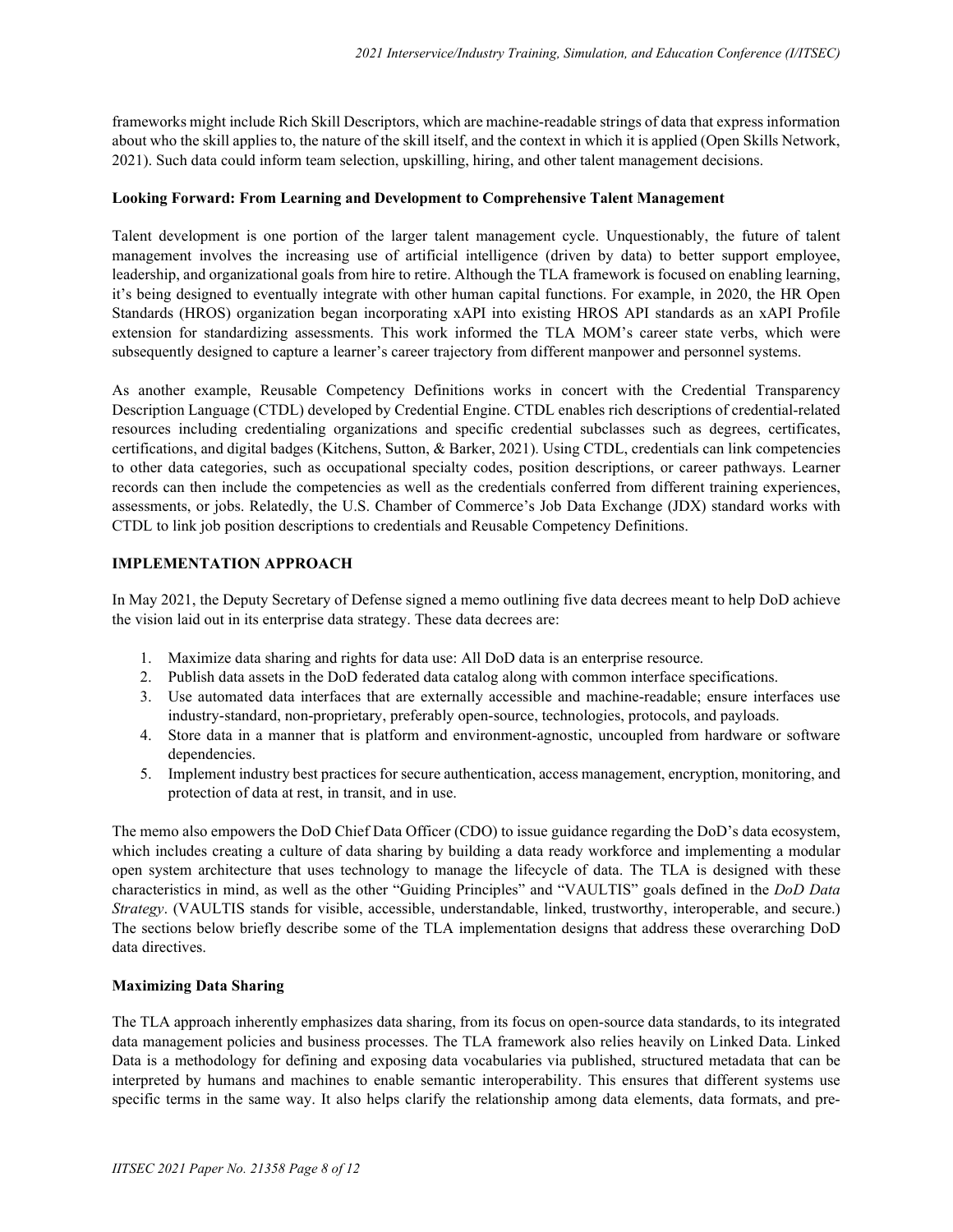defined assemblages of terms. Linked Data is essential to preserving the meaning and context of data communicated between systems, without requiring the transmittal of the entire data definition with each data set. It helps abstract the definitions of data elements away from the data sources themselves, which improves data integrity, overall system resiliency, efficiency, and semantic interoperability.

As shown in Figure 5, a Linked Data and Schema Server is a recommended TLA core element. It provides a central service by connecting to the enterprise data fabric. The DoD Linked Data and Schema Server will provide a single source of truth (i.e., authoritative data source) for those data definitions and will establish immutable Internationalized Resource Identifiers (IRIs) for each term and schema that all DoD technologies can reference. It will also include DoD-specific elements, such as definitions that may be considered too sensitive to list on the open web. As shown in the figure, the linked data database is envisioned to include authoritative sets of competencies and credentials as well as data schemas. Those schemas define the structure of data in different systems (e.g., the "header" rows and data structures in various course catalog database), which supports automated detection and alignment of data sources with TLA data standards and controlled vocabularies. This is an important concept when connecting legacy training and education systems into the DoD's future learning ecosystem, and it allows for the incremental adoption of, and migration to, TLA data standards.



**Figure 5. Enterprise Digital Learning Data Fabric.** *The TLA's federated data structures maintain data ownership with local DoD components while ensuring all data is accessible by other connected systems.*

As part of the this linked approach, TLA profiles and controlled vocabularies are also required. A profile is a structured template of information that describes a data container; for example, profiles define the alignment between TLA data and the different types of software systems used for business functions, such as human capital management or talent development. A key strategic concept for a profile is that it contains minimal information requirements to assure a container is sufficiently described for self-identification to support any enterprise query or data sharing need. This information is provided to enable valid enterprise consumption of the associated metadata. One example of how this is implemented in the TLA's involves the Learning Experience Metadata standard, which creates a core standard and profiles for the different types of learning experiences (e.g., course, simulation, conference). This approach makes the governance of the TLA data strategy more flexible by enabling the training and education community to create profiles that best suit their needs without having to modify the baseline standard.

Controlled vocabularies are used to populate each profile's data elements, and these also inform the architectural design patterns applied to develop different types of systems that consume TLA data. In software engineering, a design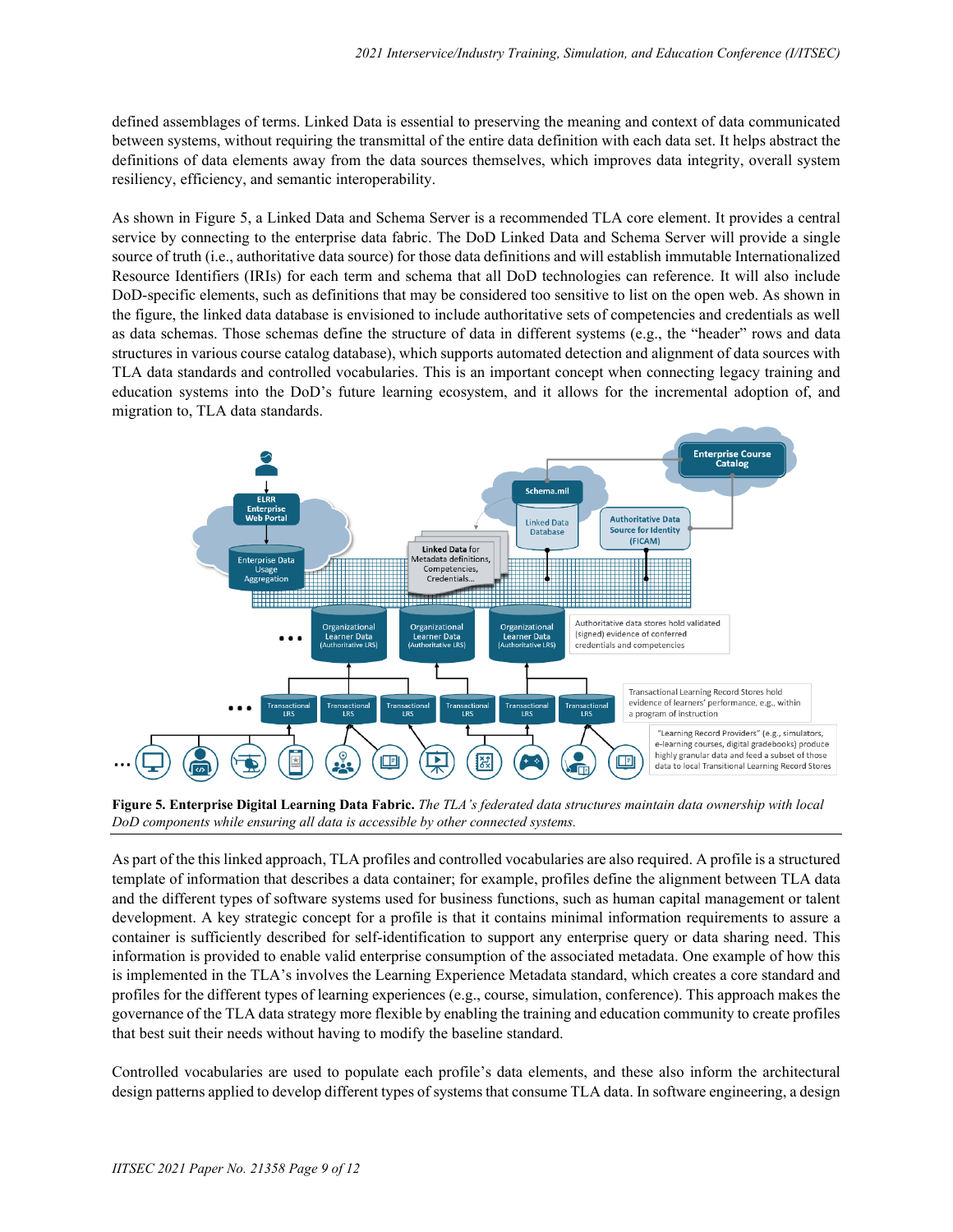pattern is a reusable solution to a common task within a given context. These work in concert with the TLA microservices to allow different systems to publish and subscribe to different types of TLA data.

#### **Implement Secure Authentication, Access Management, Encryption, Monitoring, and Protection**

Implementing DoD cybersecurity is a perennial challenge, and the accelerating pace and scope of digital transformation will only exacerbate this issue. A modern, data-centric DoD requires a cloud-enabled IT infrastructure that scales to meet the breadth of DoD's data needs and speed of changing requirements—albeit without sacrificing information security. The TLA framework is incorporating several mechanisms to address these issues.

## *Infrastructure as Code*

The Defense Information Systems Agency's (DISA) Cloud Computing Program Office is working to expedite the time-consuming processes required to design, provision, configure, assess, and authorize cloud-hosted services through the DoD Cloud Infrastructure as Code (IaC) initiative. The existing DoD Cloud IaC baselines provide scripted processes to generate preconfigured, preauthorized, Platform as a Service (PaaS) focused environments. These baselines exist in the form of templated instructions built into the deployment scripts that automate many of the processes typically performed by humans. This allows different DoD organizations to perform the complex series of tasks required to activate and deactivate cloud resources. The environments can be immediately consumed for development and test workloads, with concurrence from a local Authorization Official (AO). This also provides the basis for accelerated Authority to Operate (ATO) approval for production workloads, by allowing individual AOs to accept IaC assessment and authorization (A&A) from other AOs, enabling mission owners to achieve an Authority to Operate (ATO) using an inheritance scenario. The ADL Initiative is incorporating these DoD cloud IaC tools into the TLA component development process (e.g., for Experience Indices, a course catalog portal, and metadata aggregation services). This type of automated infrastructure will be a key enabler for the next generation of training and education activities.

# *Policy-Based Access Control*

TLA-enabled systems will also need to meet detailed access control requirements that establish who can access certain data elements, when data can be accessed, and how to maintain records for the accessed data. There are different approaches for handling such access control.

Identity-Based Access Control (IBAC) provides each actor a unique identifier, which is used to non-reputably assert the actor is who they say they are. Role-Based Access Control (RBAC) focuses on job function. It assigns a role for every organizational position or system desiring to access the data, and it manages each role's access to certain records. This approach is inflexible and doesn't scale effectively. Attributed-Based Access Control (ABAC) uses different characteristics for each actor (person or system) accessing the data and, based on the attributes assigned, determines if data access is granted, and the types of operations permitted. Finally, Policy-Based Access Control (PBAC) provides context-driven access control. It leverages IBAC, RBAC, and ABAC to automatically manage the set of policy rules for enabling access. This is the approach being integrated into the TLA framework.

PBAC is essential to developing viable, dynamic approaches to protect the privacy and security of learner data across interconnected TLA systems. The ADL Initiative is working to integrate a PBAC permission engine into the TLA Reference Implementation by late 2021. This capability ensures that access control permissions can restrict data to authorized users, no matter where data are used or which connected systems have access to it.

### **CONCLUSION AND NEXT STEPS**

Data underpins digital modernization. The *DoD Data Strategy* describes an ambitious approach for transforming the Department into a data-driven organization, and TLA aligns DoD's training and education community with this broader strategy.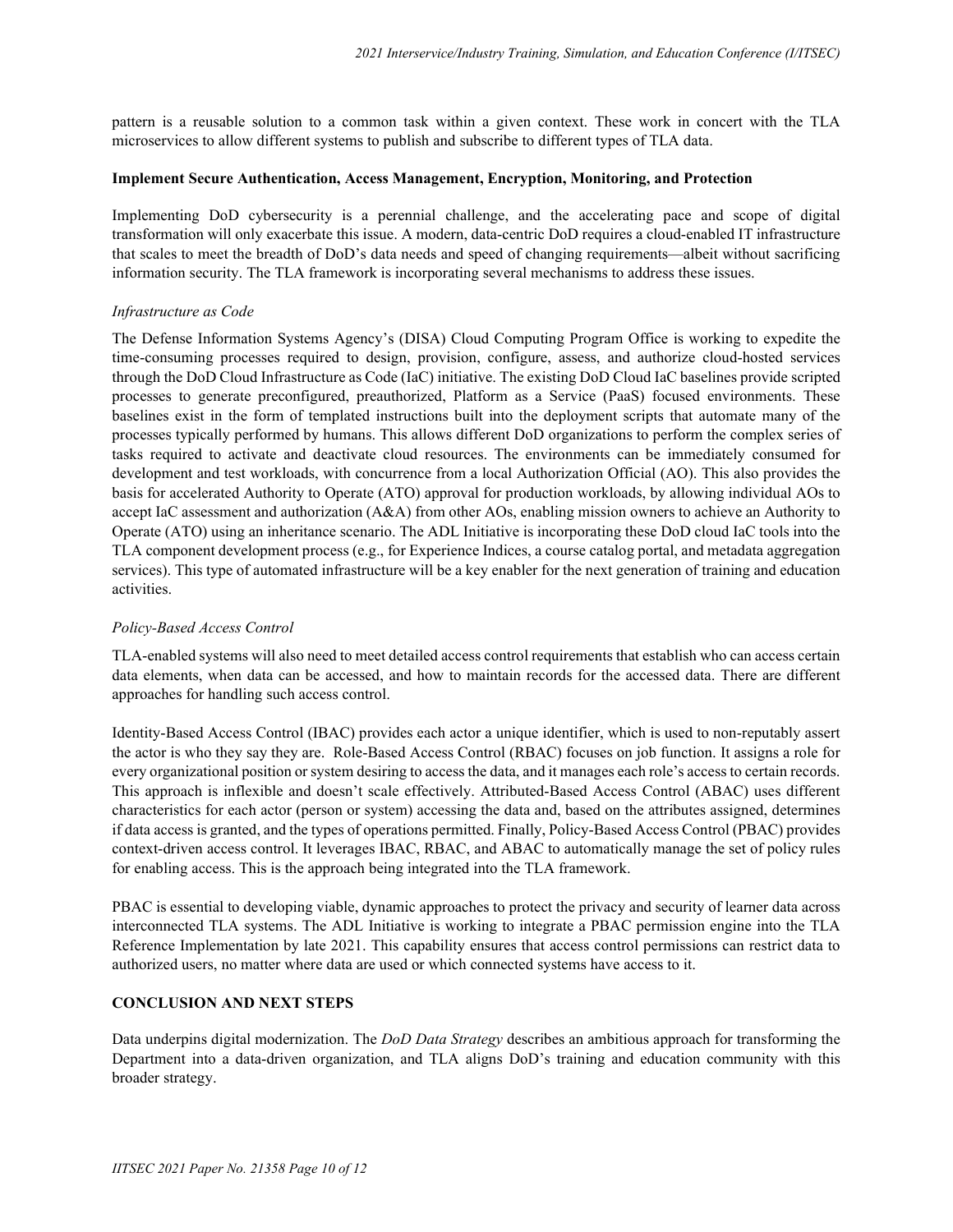This paper highlighted the TLA's four key data standards, and while these standards will continue to evolve (as part of a good governance process), DoD education and training communities are encouraged to adopt them now. TLA data standards define entity names, data element names, descriptions, definitions, and formatting rules. TLA standards are created through an international voluntary consensus standards process, via working groups comprised of industry, academia, and government. And while standardized data has potential to become inflexible and overly constrained in time, the TLA approach is carefully designed to enable flexible, emergent patterns, allowing a TLA-enabled system to mature in a managed way without restricting the data within it. In other words, TLA standards are not overly prescriptive in how the data are defined, thereby enabling interoperability, facilitating the exchange of information across systems, and reducing the time spent cleaning and translating data—without imposing unnecessary rigidity.

More work on the TLA remains. For example, a comprehensive data governance strategy, acquisition guidance, and additional research are needed to realize its full benefits. Additionally, profiles and controlled vocabularies need to be defined, and the central software services that support these components must be fully tested and deployed.

While the TLA approach is complex, its promised rewards encourage this investment. Through implementation of the TLA, adaptive systems will be able to optimize individual career progression by identifying opportunities to improve technical skills, accelerate professional development, and acquire credentials for career advancement. These data will also support other DoD programs (e.g., Joint Services Transcript, Credentialing Opportunities On-Line) to help optimize talent development or ease the transition from one job to another (e.g., for transitioning veterans). TLAenabled data can also better empower senior leader, helping them glean more insights into how to best prepare our military personnel, upskill the DoD workforce, or support DoD personnel as they adapt to an unexpected future.

### **ACKNOWLEDGEMENTS**

We'd like to acknowledge the technical insights provided by staff from the Office of the DoD's Chief Data Officer. Special thanks to Jordan Gottlieb and Dr. Nathaniel Fuller for their technical expertise in reviewing and analyzing the TLA and its alignment to the DoD Data Strategy. This paper is also informed by the work performed by the ADL Systems Engineering and Technical Assistance (SETA) contractors, our vendors, the DoD stakeholders whom we work with, and DoD's training and education community.

### **REFERENCES**

- 113th Congress (2013-2014). H.R.3979 Carl Levin and Howard P. "Buck" McKeon National Defense Authorization Act for Fiscal Year 2015.<https://www.congress.gov/bill/113th-congress/house-bill/3979/text>
- American Legion, Credential Engine, & SOLID LLC (2021, March 15). *The Military Credentialing Advancement Initiative Report.* [https://credentialengine.org/2021/03/15/new-report-explores-the-importance-of-understanding](https://credentialengine.org/2021/03/15/new-report-explores-the-importance-of-understanding-credential-pathways-for-veterans-and-servicemembers-and-notes-the-ctdl/)[credential-pathways-for-veterans-and-servicemembers-and-notes-the-ctdl/](https://credentialengine.org/2021/03/15/new-report-explores-the-importance-of-understanding-credential-pathways-for-veterans-and-servicemembers-and-notes-the-ctdl/)
- Barr, A. B., Fletcher, J. D., & Morrison, J. E. (2020). *The Advanced Distributed Learning's Total Learning Architecture: IDA Report 2020.* Institute for Defense Analyses Alexandria United States.
- DoD (2014, March 14). Cybersecurity (DoD Directive 8500.01). [https://www.esd.whs.mil/portals/54/Documents/DD/issuances/dodi/850001\\_2014.pdf](https://www.esd.whs.mil/portals/54/Documents/DD/issuances/dodi/850001_2014.pdf)
- DoD (2015, August 3). Implementing the Sharing of Data, Information, and Information Technology (IT) Services in the Department of Defense (DoD Instruction 8320.07)[. https://fas.org/irp/doddir/dod/i8320\\_07.pdf](https://fas.org/irp/doddir/dod/i8320_07.pdf)
- DoD (2019, July 12). *Digital Modernization Strategy: DoD Information Resource Management Strategic Plan FY19-23.* [https://media.defense.gov/2019/Jul/12/2002156622/-1/-1/1/DOD-DIGITAL-MODERNIZATION-](https://media.defense.gov/2019/Jul/12/2002156622/-1/-1/1/DOD-DIGITAL-MODERNIZATION-STRATEGY-2019.PDF)[STRATEGY-2019.PDF](https://media.defense.gov/2019/Jul/12/2002156622/-1/-1/1/DOD-DIGITAL-MODERNIZATION-STRATEGY-2019.PDF)
- DoD (2019, September 19). *DoD Enterprise DevSecOps Reference Design – version 1.0.* [DoD Enterprise](https://dodcio.defense.gov/Portals/0/Documents/DoD%20Enterprise%20DevSecOps%20Reference%20Design%20v1.0_Public%20Release.pdf?ver=2019-09-26-115824-583)  DevSecOps Reference Design v1.0 Public Release.pdf (defense.gov)
- DoD (2020, November 18). Engineering of Defense Systems (DoD Instruction 5000.88). <https://www.esd.whs.mil/Portals/54/Documents/DD/issuances/dodi/500088p.PDF>